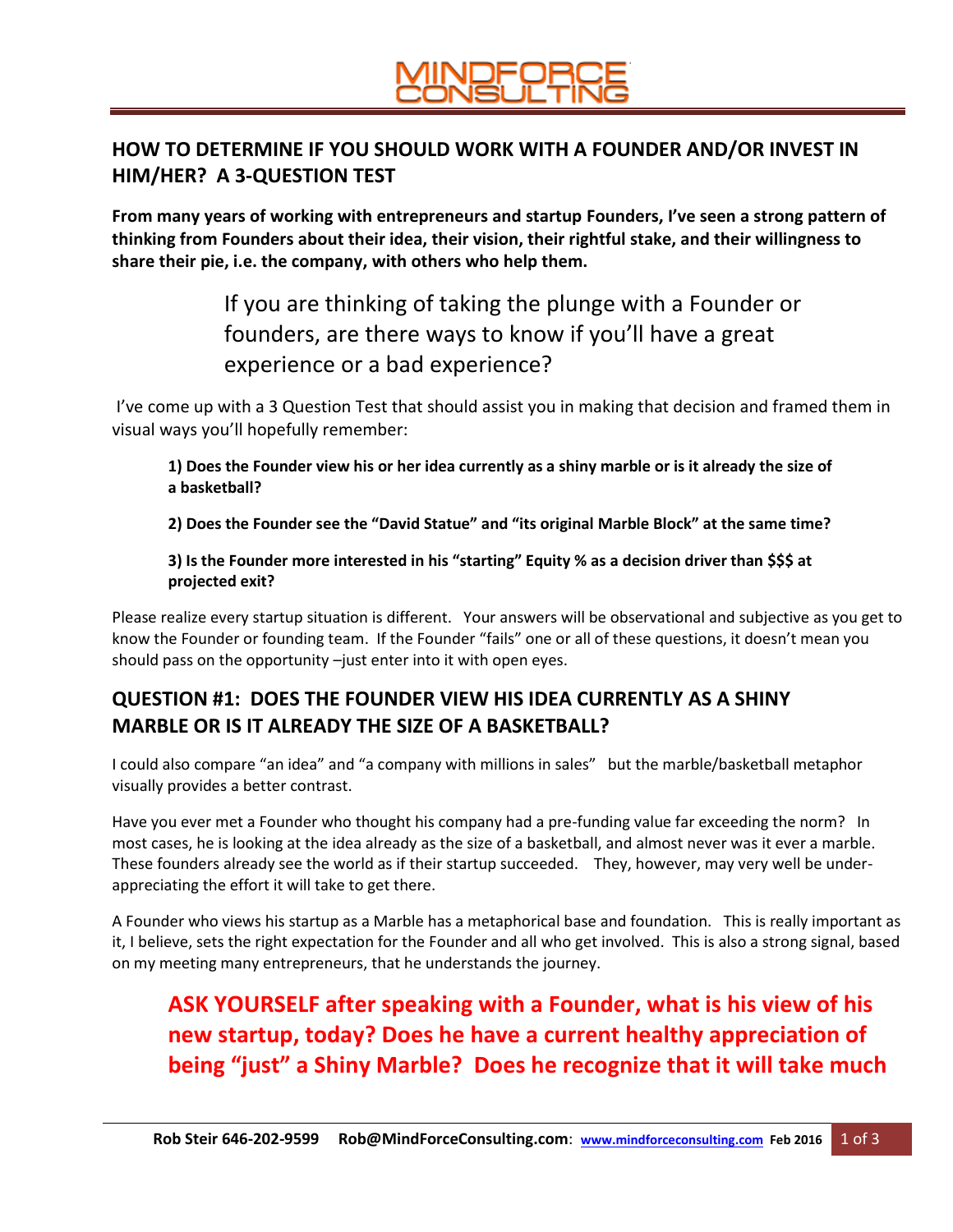### **future hard work to turn his company into a Basketball? If Yes to both, then proceed to the second question – The David Statue Question!**

#### **Question #2: Does The Founder See The "David Statue" And "Its Original Marble Block" At The Same Time?**

What do the David Statue and the Marble Block have to do with entrepreneurial endeavors? Actually, it's a great metaphor to use in the context that Michelangelo used one giant piece of marble to sculpt the David Statue. What was his mindset before he started? Did he just have to chip away at this huge piece of marble and his intact masterpiece would appear! A widely circulated quote of his purports this sentiment. I see a different takeaway. Michelangelo had to have guts to sculpt such a big piece of marble where one slip of the chisel and suddenly David has 4 fingers, for example. To me, Founders have to feel the same about their new venture. They have to have the guts to make it happen, and to think big and audaciously.

When the Founder starts with his idea as a Marble, he is grounded in everything he does. He realizes his prefunded idea is an idea –the Marble Block, itself. He has the guts to start chiseling this block towards creating his David. His chisel, again metaphorically, stands for the team he signs up, their sweat via hard work, multiple minimal viable products, luck, focus, planning and timing. As a result, the Founder should have a healthy appreciation of this effort made by all involved – one chisel at a time, and thousands of chisels to create his David.

## **ASK YOURSELF, when the Founder talks about what it will take to grow the business, does he have a big vision and also a healthy appreciation of what will be required (with help from others) to attain it?**

#### **QUESTION #3: IS THE FOUNDER MORE INTERESTED IN HIS "STARTING" EQUITY % AS A DECISION DRIVER THAN \$\$\$ AT PROJECTED EXIT?**

How an entrepreneur answers the first two questions is eye opening, in itself, but particularly when the Founder talks about sharing the pie, i.e. giving up equity. His splits will shed additional truth to how he really thinks about getting help from others, and if you should get involved.

I recently met a patent owner. He believed he owned a \$10,000,000 Basketball (it was inferred). What I saw was that he owned a Shiny Marble –a patented idea not yet validated in the market and worth much, much less. Nevertheless, I was intrigued and pitched him about working together, via my technology commercialization consulting firm, and even on a pure success basis, if I could validate with my own experts his beliefs.

He looked at me and point blank said "why should I give you part of the revenues? Why do you deserve such a large sum of money?"

He failed Question #1. Had no appreciation of the effort required and failed Question #2. He finally failed Question #3 because he had no intention of giving up any part of his equity –after all, he already had created all the value by getting the patent. In his mind, he didn't need help because it was inevitably going to happen. He'd find the licensee(s) and have 100% of the proceeds.